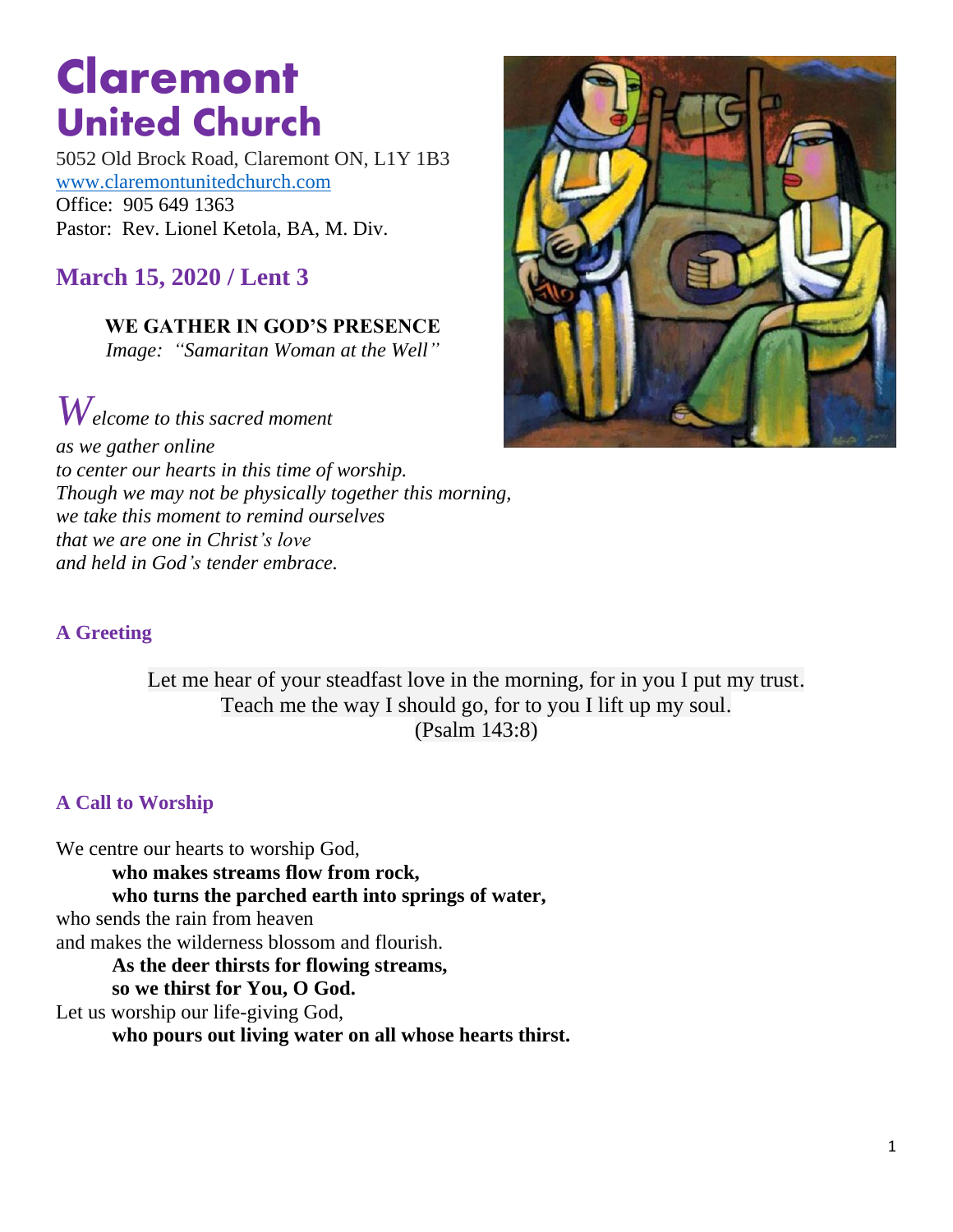Like a mighty river flowing Like a flower in beauty growing far beyond all human knowing, is the perfect peace of God.

#### **Prayer of the Day**

 *Source: Prayers for an Inclusive Church, Steven Shakespeare, page. 15* 

**Lord of the wellspring, source of life and truth: Jesus asked for water from the hands of a woman in the land of the stranger; may he teach us to name our need, to love our neighbor and to worship you in spirit and in truth, through Jesus Christ, who shows us who we are. Amen.** 

## **An excerpt from today's Gospel reading for the 3rd Sunday of Lent: John 4:5-42**

<sup>5</sup>So Jesus came to a Samaritan city called Sychar, near the plot of ground that Jacob had given to his son Joseph. <sup>6</sup>Jacob's well was there, and Jesus, tired out by his journey, was sitting by the well. It was about noon. <sup>7</sup>A Samaritan woman came to draw water, and Jesus said to her, "Give me a drink." <sup>8</sup>(His disciples had gone to the city to buy food.) <sup>9</sup>The Samaritan woman said to him, "How is it that you, a Jew, ask a drink of me, a woman of Samaria?" (Jews do not share things in common with Samaritans.) <sup>10</sup>Jesus answered her, "If you knew the gift of God, and who it is that is saying to you, 'Give me a drink,' you would have asked him, and he would have given you living water." <sup>11</sup>The woman said to him, "Sir, you have no bucket, and the well is deep. Where do you get that living water? <sup>12</sup>Are you greater than our ancestor Jacob, who gave us the well, and with his sons and his flocks drank from it?" <sup>13</sup>Jesus said to her, "Everyone who drinks of this water will be thirsty again,  $14$  but those who drink of the water that I will give them will never be thirsty. The water that I will give will become in them a spring of water gushing up to eternal life." <sup>15</sup>The woman said to him, "Sir, give me this water, so that I may never be thirsty or have to keep coming here to draw water."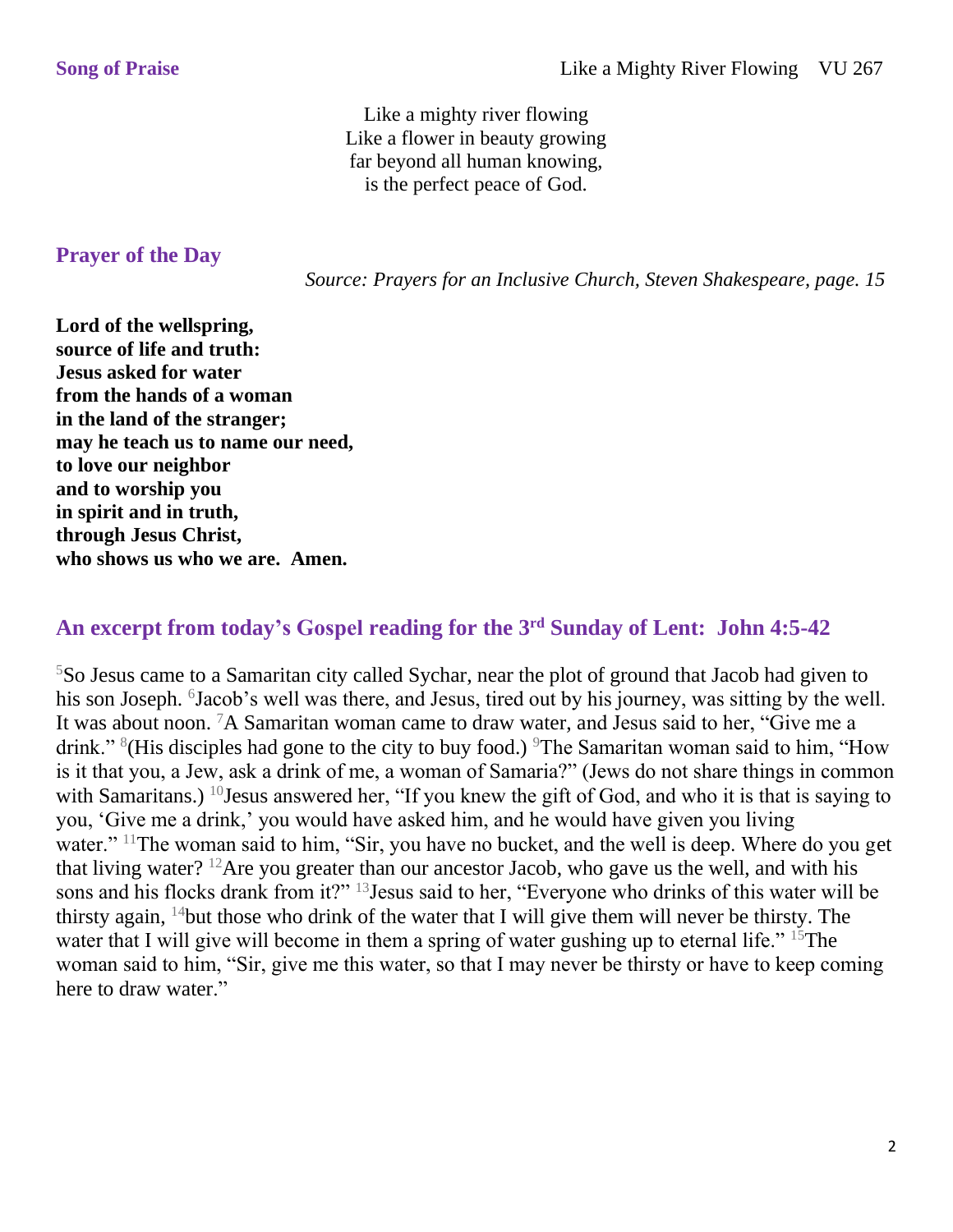### **A message from Rev. Lionel:**

Dear Friends:

As I write these words,

I am picturing the faces of the congregation members of both Goodwood and Claremont United Churches, where instead of worshipping in community, we find ourselves worshipping and connecting with each other in a new way –

through the written word, and social media.

I hope that the words that I offer and have chosen can speak to your hearts and offer some measure of reassurance

as we all await more answers and more clarity around the extent of the COVID-19 pandemic that we are now dealing with.

In today's Gospel lesson, we hear the story of Jesus encountering a Samaritan woman during his travels Samaritan city called Sychar.



The Samaritan woman was an utter outsider to her Jewish neighbours in so many ways: because of her gender, her culture and her religious traditions. And yet Jesus intentionally seeks out this 'outsider'

and engages with her in ways that embodies caring, respect and grace.

The God who we meet in the Scriptures

is always about the business of breaking down barriers of fear and distrust,

and this story is no exception.

Through Jesus encounter with an un-named Samartian woman, Jesus uncovers her deep thirst for living water. The living water of God's own unconditional love and healing and acceptance.

This story leaves me wondering: what we are thirsting for today as we encounter all of the fear and uncertainty that surrounds the COVID-19 pandemic and our efforts to maintain the wellness of our communities? And how does our faith in God's continued presence speak to that thirst and our fears?

In my explorations surrounding this Gospel text, I came across a lovely reflection on a website called: Lutherans Connect, an online ministry of Lutheran Campus Ministry in Toronto. And so I'd like to share these words today, which spoke so meaningfully to me, and which I hope can speak to you as well.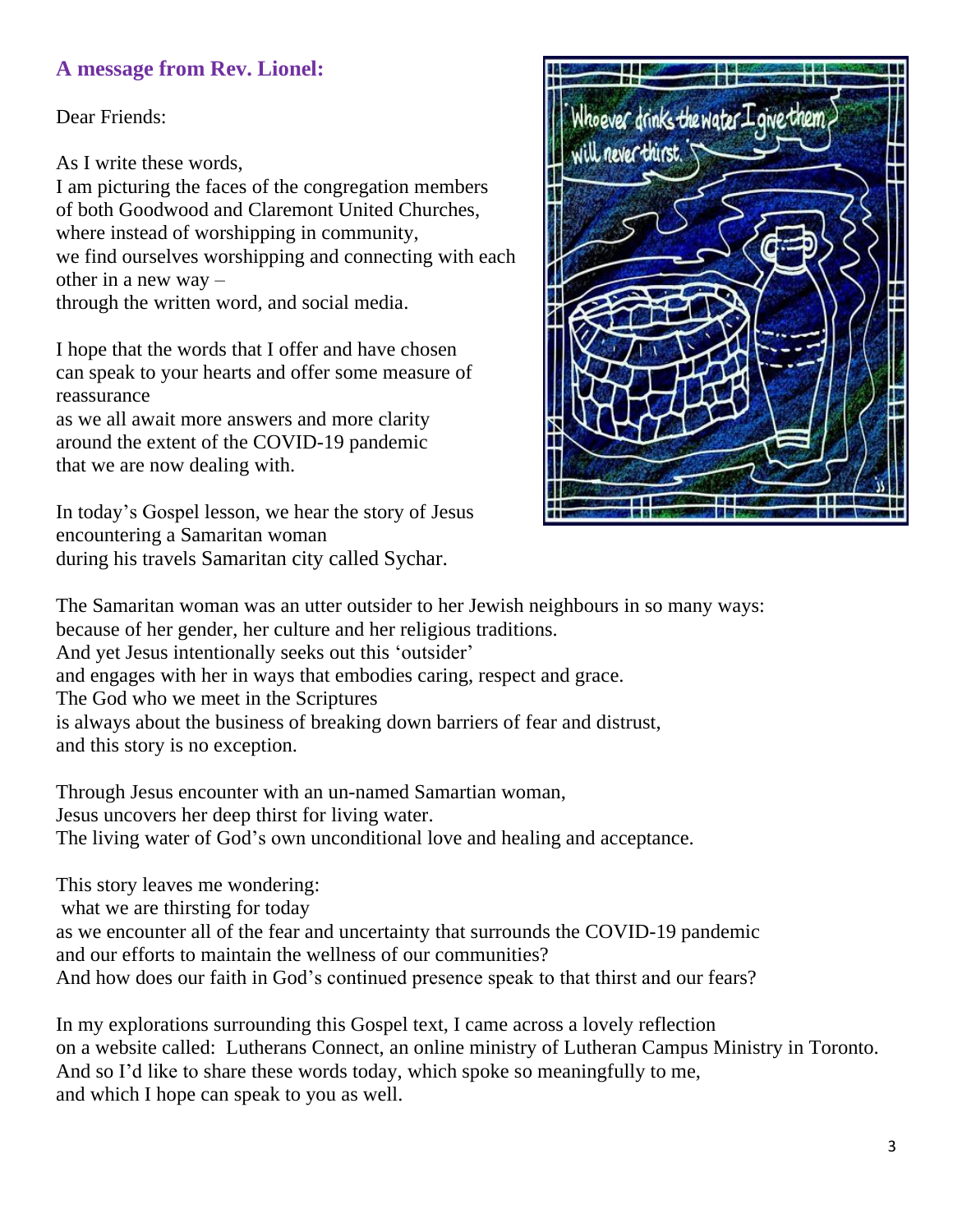#### *Sabbath Days in a Time of Pandemic Special devotions in response to COVID-19*

*Today, as we take special sabbath days of rest, we are also using the time to reflect on how God meets us in the midst of health crisis. The rapid spread of the COVID-19 virus has left us feeling anxious and uncertain as institutions and festivals shut down, borders close and as we are all urged to take special care with our bodies, including 'distancing' ourselves from social contacts as a precaution.* 

*In a strange and unexpected way, we have been returned to the first day of Lent, when we journeyed with Jesus into the wilderness. Jesus himself has gone into a kind of self-isolation, not in fear of disease but in order to better hear himself and*  God, to be close to God and to test his own capacity for survival in the midst of *trials. This is not unusual: biblical figures frequently find themselves isolated in the desert, sometimes by their own choosing, sometimes driven out by others. Hagar and Elijah knew it well. John the Baptist lived and worked there. When they are in the wilderness, prophets experience changes of plan, new visions, periods of despair but also a new resolve and sense of mission. In our contemporary crisis, we are hearing from both [our health authorities](https://www.canada.ca/en/public-health/services/diseases/coronavirus-disease-covid-19.html) and [our own church leaders,](http://elcic.ca/documents/20200313BishopsUpdateCOVID19.pdf) cautions with regard to care for our bodies: we are urged to find different ways than we might traditionally use for greeting or passing the peace, for instance. What we are doing in these moments is showing each other caring love. We are being called to dwell in trust, in the love we have for each other, in the love we have for God and in God's love of us. We are being asked to put our spiritual arms around our friends, families and communities in prayer, and through the ways in which we show our kindness and compassion with our smiles and in our eyes, through food left at the door, or through phone calls of inquiry and check-in. In today's song, we hear, "I am still and wait here in the silence, until you come and sit awhile with me."* 

*God is always sitting with us, in silence, or in groups where we are not able to be in physical contact. In Hebrew, 'face' has the same meaning as 'presence'. We hear in the blessing from Numbers that God makes God's face to shine upon us. In the coming days, how can we become that shining presence of the blessing of God? How can we make our presence felt and known wherever we are, knowing God's love journeys with us in every moment?*

Source: *Lutherans Connect / Lutheran Campus Ministry Toronto,*

[https://www.facebook.com/search/top/?q=lutherans%20connect&epa=SEARCH\\_BOX](https://www.facebook.com/search/top/?q=lutherans%20connect&epa=SEARCH_BOX)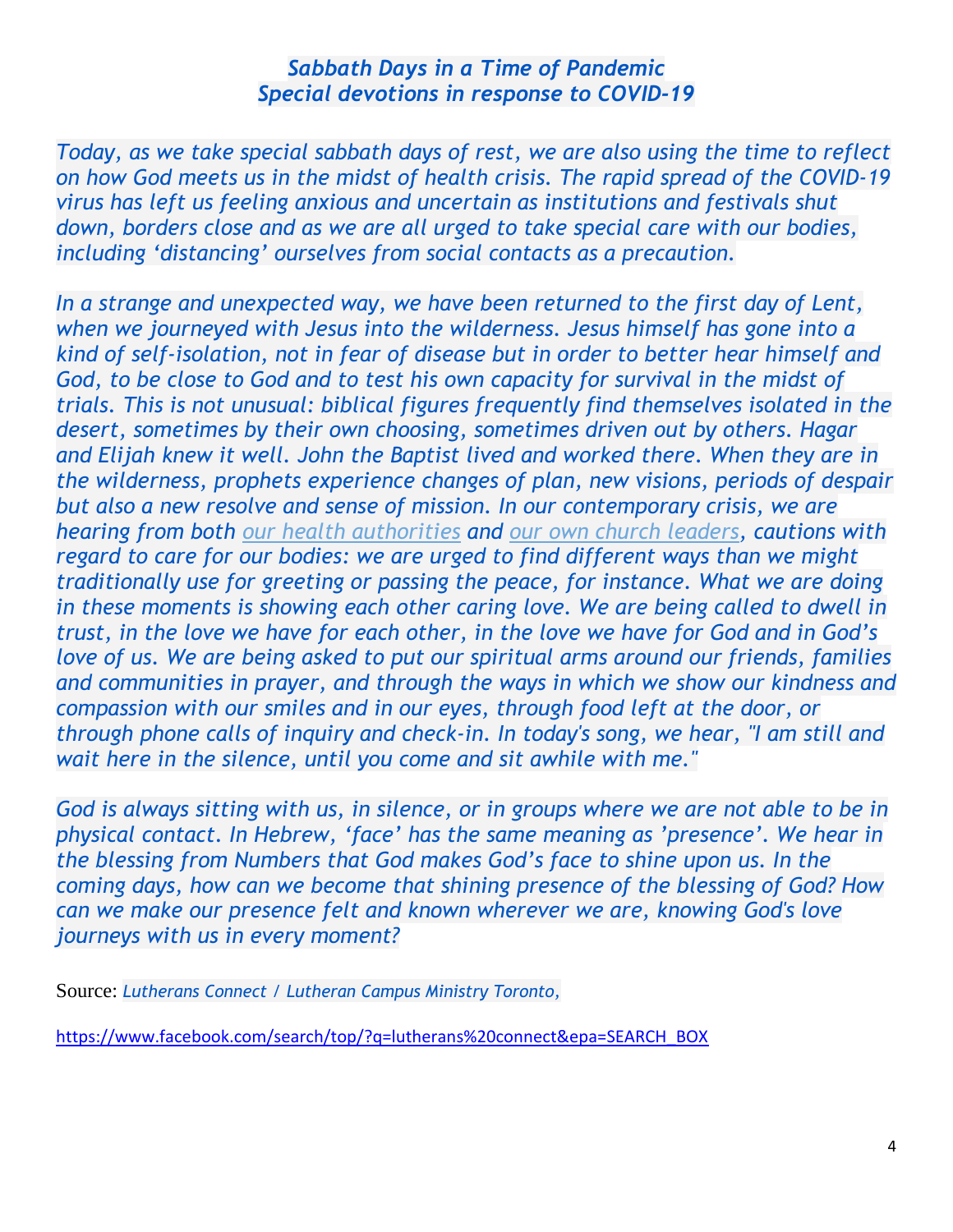## **A Prayer**

#### O God our Healer,

show your compassion for the whole human family that is in turmoil and burdened with illness and with fear. Heal our self-centredness and indifference that makes us worry only when the virus threatens us, open ways beyond timidity and fear that too easily ignore our neighbor. Heal our world, heal our bodies, strengthen our hearts and our minds, and in the midst of turmoil, give us hope and peace. Remember all your family, the entire human race, and all your creation, in your love. Amen.

*Source: excerpted from "Intercessory Prayer in the Midst of the Spread of COVID-19", Lutheran World Federation.* 

## **Blessing & Commissioning: The Church Doesn't Close.**

## *By Richard Bott, Moderator, United Church of Canada*

It's important to remember: church doesn't close. Ever.

We may need to temporarily stop our face-to-face, full-on-peace-passing, communion-byintinction, and offering-of-the-plates, but the church the body of Christ is a 24/7/365 reality.

It's lived, around the world, and in our homes; it acts, when our hearts reach out; it keeps going, wherever there is one disciple of Jesus, or two, or three living the Way we've been taught.

And, with Paul, I'd like to remind you there is nothing there is NOTHING not a single thing not in the sky above, or the earth below, not powers, nor principalities, not things seen, or unseen -